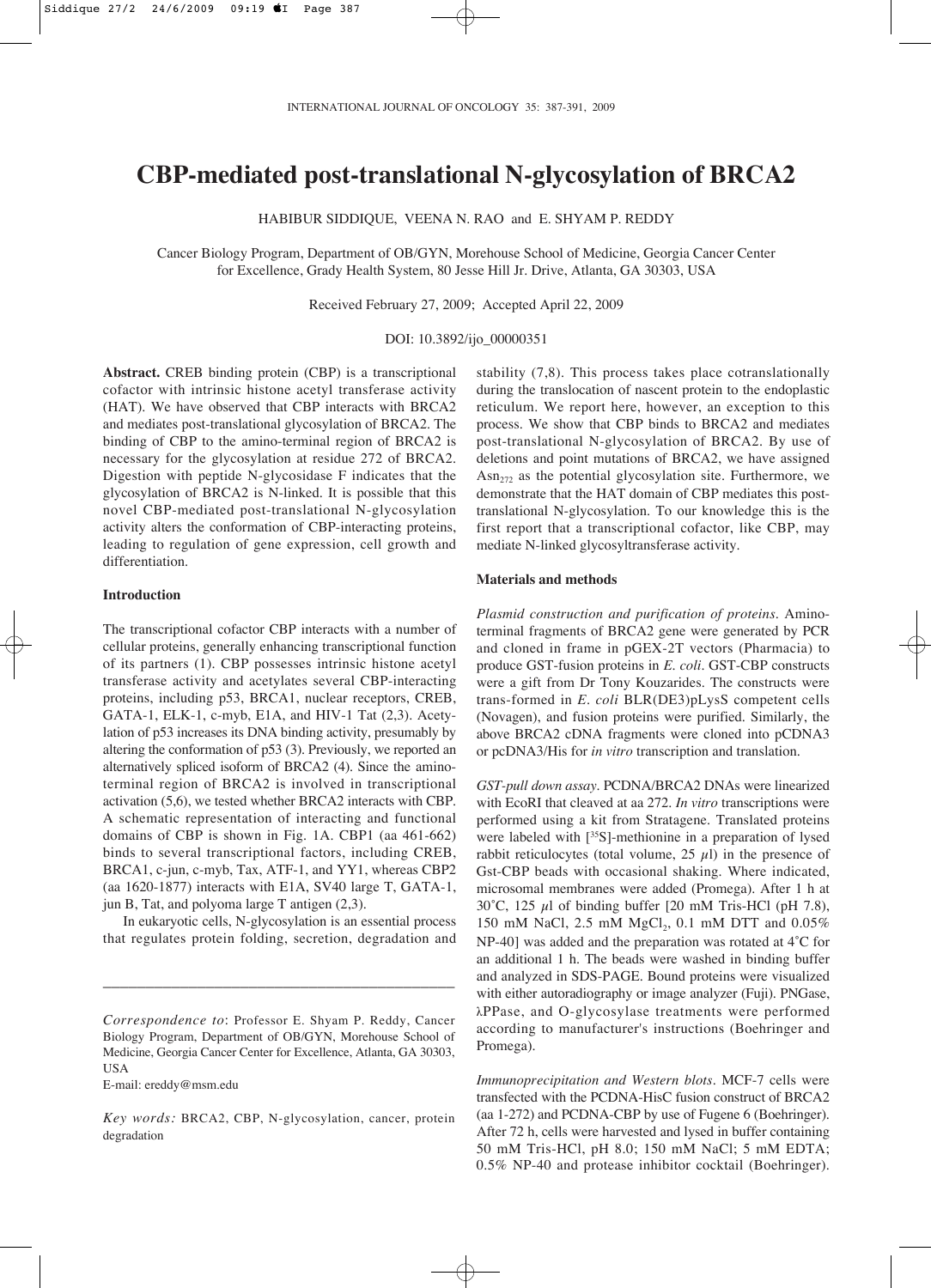

Figure 1. (A), Schematic representation of domains of CBP used for interaction studies with BRCA2 (aa 1-272). (B), Interaction between CBP and BRCA2. *In vitro* translated BRCA2 (aa 1-272) was subjected to GST-pull down assay using GST-CBP1 (lane 2), GST-CBP2 (lane 3). Lane 1, GST control and lane 4, 5% of input. (C), Binding and modification of BRCA2 by CBP3. *In vitro* translated BRCA2 (aa 1-272) was subjected to GST-pull down assay using GST-CBP3. Lane 1, GST and lane 2, GST-CBP3.



Figure 2. The binding of CBP to the amino-terminal region of BRCA2 is necessary for the post-translational modification of BRCA2.

After 20 min on ice, extracts were cleared by centrifugation. Extracts were incubated with CBP antibody (Santa Cruz) for 2 h at 4°C. Protein A/G (15  $\mu$ l) plus agarose was added, and the preparation was rotated overnight. Beads were washed three times with protein binding buffer and subjected to electrophoresis. The gel was transferred to Hybond nitrocellulose paper and blotted with Xpress antibody (Invitrogen) by use of a Western blot kit (Amersham).

# **Results**

*Interaction of the HAT domain of CBP with BRCA2.* To test whether BRCA2 interacts with CBP, we subjected the *in vitro* translated amino-terminal region of BRCA2 (aa 1-272) to GST-pull down assay using GST-CBP1 (aa 461-662) and GST-CBP2 (aa 1620-1877) (Fig. 1A). BRCA2 bound to CBP2 and resulted in a higher molecular weight product that was slower migrating, indicating post-translational modification (Fig. 1B, lane 3). Similarly, we tested the interaction of BRCA2 with the GST-CBP3 region (aa 1099-1758), which comprises the entire HAT of CBP. BRCA2 bound strongly to CBP3 and showed greater post-translational modification (Fig. 1C).

*CBP-mediated post-translational modification of BRCA2.* To determine which region of BRCA2 is responsible for posttranslational modification mediated by CBP, we translated BRCA2 (aa 1-188) *in vitro* and subjected it to GST-pull down assay using GST-CBP3. Our results demonstrate that BRCA2 (1-188) bound to GST-CBP3, but was not modified posttranslationally, suggesting that aa 188-272 of the carboxyterminal region were the target of this modification (Fig. 2).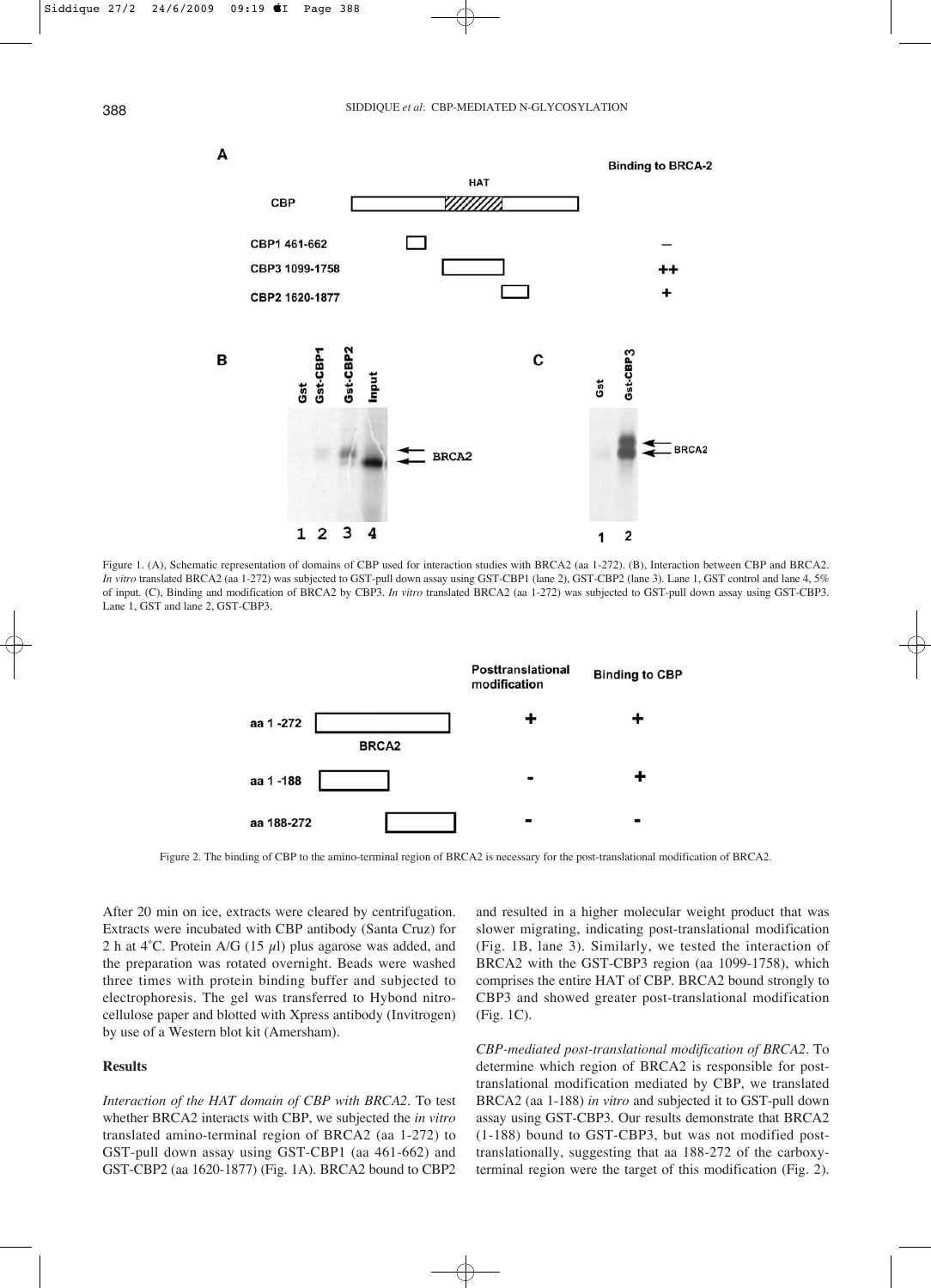

Figure 3. Characterization of post-translationally modified BRCA2 using enzymatic digestion. (A), *In vitro* translated BRCA2 (aa 1-272) was subjected to GST-CBP3 pull down assay. BRCA2 bound to GST-CBP3 was treated with various enzymes. Lane 1, no enzyme; lane 2, PNGase F; lane 3,  $\lambda$ PPase; lane 4, O-glycosidase. (B), BRCA2 (aa 1-272) bound to GST-CBP3 was treated with increasing concentrations of PNGase F. Lane 1, no enzyme; lanes 2, 3, 4 indicate 1, 2 and 3 units of PNGase F respectively; lane 5, translation was carried out in the presence of 2  $\mu$  of pancreatic microsomal membrane (Promega). The upper arrow and the lower arrow indicate glycosylated and non-glycosylated products of BRCA2 respectively.

In contrast, *in vitro* translated BRCA2 (aa 188-272) did not show appreciable binding to GST-CBP3 and also posttranslational modification. These results (Fig. 2) suggest that the binding of the amino-terminal region (1-188) of BRCA2 to CBP3 is a prerequisite for post-translational modification of the carboxy-terminal of BRCA2 (aa 188-272).

*CBP-mediated post-translational modification is due to N-linked glycosylation.* The nature of this post-translational modification was investigated by use of various enzymatic digestions of the BRCA2 product (aa 1-272) pulled down by GST. Initially, we determined if this post-translational modification is due to phosphorylation. Treatment of GST pull down BRCA2 with  $\lambda$  protein phosphatase (PPase) did not effect its post-translational modification (Fig. 3A, lane 4). These results suggest that such post-translational modification is not due to phosphorylation. We tested whether this posttranslational modification is due to N- or O-linked glycosylation. Treatment with hexosaminidase resulted in no significant change in the post-translationally modified BRCA2 (Fig. 3A, lane 3). However, digestion with N-glycosidase F (PNGase F) brought the higher molecular weight, posttranslationally modified BRCA2 product down to its normal size (Fig. 3A, lane 2), suggesting that this post-translational modification is due to N-linked glycosylation. Increasing amounts of PNGase F resulted in increasing deglycosylation of BRCA2 (Fig. 3B, lanes 2-4). Pancreatic microsomal membrane (MM) failed to glycosylate (lane 5), confirming that the glycosylation of BRCA2 is mediated by CBP. BRCA2 is known to be post-translationally modified *in vivo* by an unknown factor(s) (6). To our knowledge, this is the first report that a transcriptional cofactor, such as CBP, is associated with post-translational, N-linked glycosyltransferase activity.

*CBP-mediated N-glycosylation of BRCA2 in vivo.* We then verified whether this N-glycosylation of BRCA2 occurs *in vivo*. MCF-7 cells were transfected with mammalian expression constructs containing CBP and BRCA2 (aa 1-272) and immunoprecipitated with CBP-specific antibody. The immunoprecipitated product was digested with PNGase F and Western



Figure 4. *In vivo* N-glycosylation of BRCA2. MCF-7 cells were transfected with PCDNA/HisC BRCA2 (aa 1-272) and PCDNA-CBP. Whole cellular lysates from transfected MCF-7 cells were used for immunoprecipitation followed by PNGase F digestion. Lane 1, normal IgG; lane 2, CBP antibody; lane 3, CBP antibody and PNGase F digestion. Immunoprecipitates were separated by electrophoresis on a 10% SDS-PAGE gel, transferred to Hybond nitrocellulose paper and blotted with Xpress antibody (Invitrogen) by use of an ECL kit (Amersham). The upper arrow and the lower arrow indicate glycosylated and non-glycosylated products of BRCA2, respectively.

blotted with Xpress antibody. Untreated immunoprecipitates showed post-translationally modified BRCA2 of higher molecular weight (Fig. 4, lane 2), whereas the PNGase F-digested product had a reduced size (Fig. 4, lane 3), suggesting that BRCA2 (aa 1-272) undergoes CBP-mediated post-translational modification *in vivo*, as in studies performed *in vitro*. These results support the previous observation that BRCA2 is modified by a mechanism other than phosphorylation (6).

The tripeptide sequon Asn-Xaa-Ser/Thr is needed for N-linked glycosylation of Asn. A search revealed no such consensus sequence in the amino-terminal region of BRCA2. However, a search for Asn sites in the amino-terminal region of BRCA2 (aa 188-272) revealed one Asn at aa 272 as a potential site for N-linked glycosylation. To determine if this amino acid residue is indeed the site for CBP-mediated N-linked glycosylation, deletions and point mutations of BRCA2 were made at aa 272, and the products were tested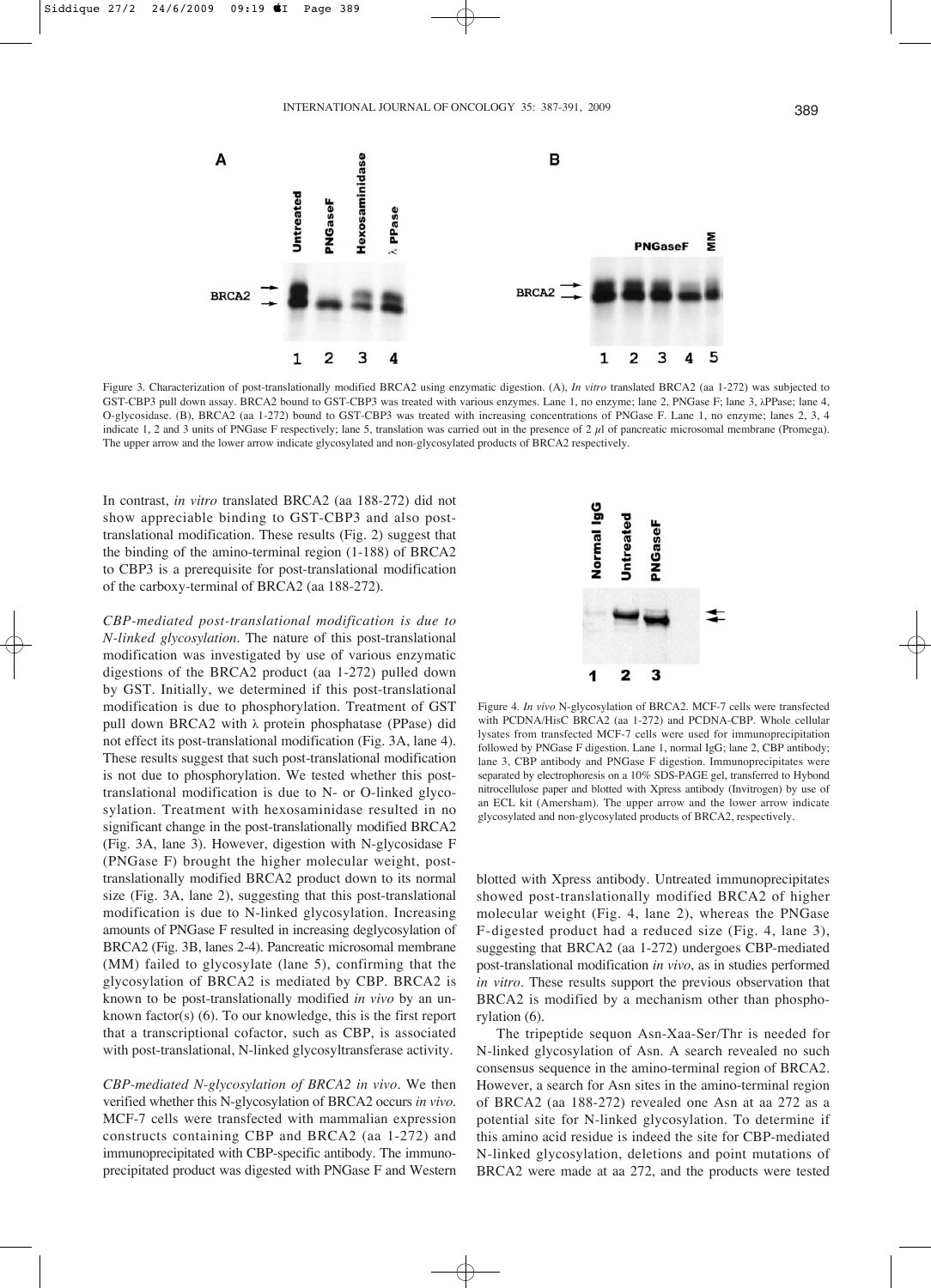

Figure 5. Identification of the CBP-mediated glycosylation site of BRCA2. Deletions and point mutations of BRCA2 were made by PCR. These constructs were linearized, translated *in vitro* and subjected GST-CBP3 pull down as described in Fig. 1. Lane 1, GST control; lane 2, wild-type BRCA2 (aa 1-272); lane 3, C-terminal three amino acids were deleted from  $BRCA2<sub>272</sub>$  [BRCA2 (aa 1-269)]; lane 4,  $Asn<sub>272</sub>$  was mutated to Lys [BRCA2 (aa 1-272)]; lane 5, BRCA2 (aa 1-272) PCR construct to serve as an additional control for lanes 3 and 4; lane 6, input. The upper arrow and the lower arrow indicate glycosylated and non-glycosylated products of BRCA2, respectively.

for their capacity to become glycosylated. When three amino acids (aa 269-272) of the amino-terminal region of BRCA2 (which includes  $Asn<sub>272</sub>$ ) were deleted, no glycosylation was evident (Fig. 5, lane 3). Similarly, when  $\text{Asn}_{272}$  of BRCA2 was mutated to Lys (Fig. 5, lane 4) and tested, no glycosylation was observed. These results allowed assignment of  $\text{Asn}_{272}$  as the potential glycosylation site. When the PCDNA construct was linearized with XbaI, a restriction site farther downstream of EcoRI, the *in vitro* translated BRCA2 was not glycosylated by CBP (data not shown). This may have been due to specific structural requirement for glycosylation of the BRCA2 protein *in vitro*. This is a common requirement for N-linked glycosylation of glycoproteins *in vitro* by microsomal membranes.

#### **Discussion**

Typical N-linked glycosylation takes place at Asn cotranslationally when the consensus sequence Asn-Xaa-Ser/Thr is present in the proteins; this is accomplished by an oligosaccharyltransferase complex bound to the endoplasmic reticulum (7). Post-translational N-glycosylation occurs in both eukaryotic and bacterial cells (9-11). In this report, we present evidence that CBP-mediated glycosylation of BRCA2 is atypical, for there is no consensus sequence for N-linked glycosylation. Moreover, failure of microsomal membranes to glycosylate BRCA2 indicates that the CBP-mediated gycosylation is post-translational. It is possible that the CBP HAT domain has dual enzymatic functions, which include acetylation and glycosyl transferase activity. Alternatively, CBP associates with a novel glycosyltransferase(s) that may be responsible for post-translational modification of BRCA2.

In any case, this post-translational modification represents a novel function of transcriptional co-activators such as CBP. It remains to be determined what significance CBP-mediated glycosylation of BRCA2 contributes to its biological functions, which include tumor suppression, DNA repair, the cell cycle, and apoptosis (12). Perhaps other HAT transcriptional cofactors, such as p300 and P/CAF, also function similarly to CBP and thereby regulate the activity of various interacting proteins. It is tempting to propose that CBP-mediated posttranslational N-glycosylation may be a signal for ubiquitination and proteasomal degradation of CBP/p300 interacting proteins. Interestingly, BRCA2 is known to be ubiquitinated and degraded by proteosomal pathway (13). It remains to be determined whether CBP-mediated post-translational N-glycosylation plays a role in the degradation of BRCA2. Since CBP/ p300 interacts with many oncoproteins, tumor suppressors and transcriptional factors, such a signal may be vital to regulate the expression of these interacting proteins which may play an important role in cell growth, differentiation and apoptosis. Thus, post-translational N-glycosylation can have global effect on gene function, cell growth and differentiation. Microdeletions, chromosomal translocations and point mutations in CBP are linked to congenital developmental disorder, Rubinstein-Taybi syndrome (RTS), neurogenerative diseases and cancer (14,15). Some of the mutations in the HAT domain of CBP are directly responsible for RTS. Since the CBP-mediated glycosyltransferase function overlaps with the HAT domain of CBP, it is possible that regulation of CBP-mediated glycosyltransferase is associated with development of RTS, neurogenerative diseases, and cancers.

## **Acknowledgements**

This work was funded in part by GCC Distinguished Cancer Scholar award to E.S.P.R. and V.N.R., and NIH R01 CA85642, NIH R01 CA85343, DAMD 17-99-1-9060 and U56/U54 MSM/UAB/TU partnership grants to E.S.P.R. We thank K. Aysola for help with the figures.

### **References**

- 1. Vo N and Goodman RH: CREB-binding protein and p300 in transcriptional regulation. J Biol Chem 276: 13505-13508, 2001.
- 2. Chan HM and La Thangue NB: p300/CBP proteins: HATs for transcriptional bridges and scaffolds. J Cell Sci 114: 2363-2373, 2001.
- 3. Kalkhoven E: CBP and p300: HATs for different occasions. Biochem Pharmacol 68: 1145-1155, 2004.
- 4. Zou JP, Hirose Y, Siddique H, Rao VN and Reddy ES: Structure and expression of variant BRCA2a lacking the transactivation domain. Oncol Rep 6: 437-440, 1999.
- 5. Milner J, Ponder B, Hughes-Davies L, Seltmann M and Kouzarides T: Transcriptional activation functions in BRCA2. Nature 386: 772-773, 1997.
- 6. Marmorstein LY, Ouchi T and Aaronson SA: The BRCA2 gene product functionally interacts with p53 and RAD51. Proc Natl Acad Sci USA 95: 13869-13874, 1998.
- 7. Helenius A and Aebi M: Roles of N-linked glycans in the endoplasmic reticulum. Annu Rev Biochem 73: 1019-1049, 2004.
- 8. Weerapana E and Imperiali B: Asparagine-linked protein glycosylation: from eukaryotic to prokaryotic systems. Glycobiology 16: R91-R101, 2006.
- 9. Bolt G, Kristensen C and Steenstrup TD: Posttranslational N-glycosylation takes place during the normal processing of human coagulation factor VII. Glycobiology 15: 541-547, 2005.